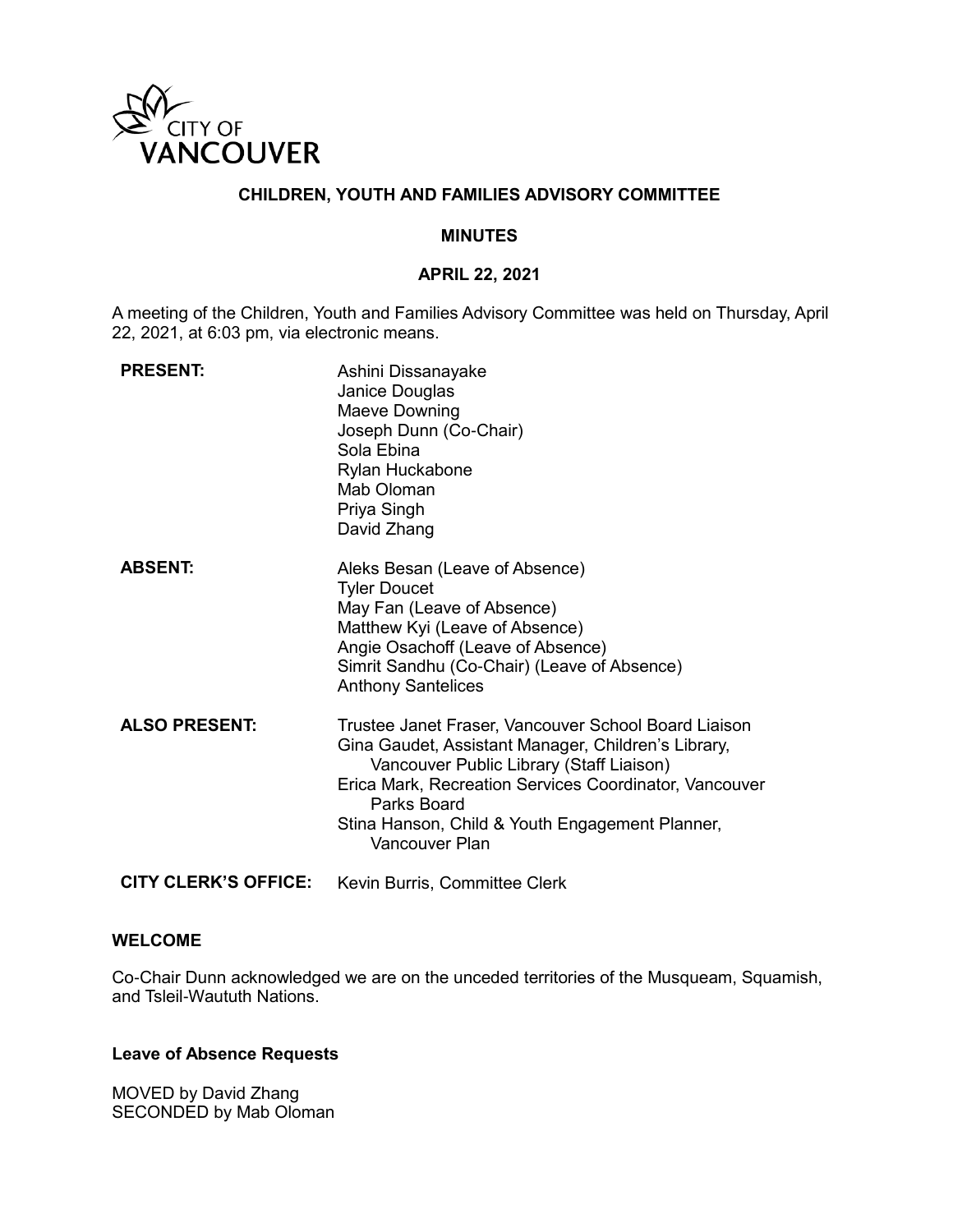THAT the Children, Youth and Families Advisory Committee approve leaves of absence for Aleks Besan, May Fan, Matthew Kyi, Angie Osachoff, and Simrit Sandhu.

### CARRIED UNANIMOUSLY

#### **Approval of Minutes**

MOVED by Ashini Dissanayake SECONDED by Sola Ebina

> THAT the Children, Youth and Families Advisory Committee approve the Minutes from the meeting of Thursday, February 25, 2021, as circulated.

CARRIED UNANIMOUSLY

#### **1. Communication to Mayor and Council**

Postponed to Subcommittee Updates.

#### **2. Liaison Updates**

Gina Gaudet provided updates on the following:

- BC Summer Reading Club
- Children's Library Virtual Programs
- Outdoor in-person programming

Stina Hanson provided updates on the following:

- Vancouver Plan scope and deliverables
- Vancouver Plan youth engagement efforts

Erica Mark provided updates on the following:

- In-person parks activities
- Hiring for Kitsilano, Champlain, and West End Community Centres
- Youth-prepared newsletter: [www.vancouveryouth.ca](http://www.vancouveryouth.ca/)

Janet Fraser provided updates on the following and responded to questions:

- Board decision on the future of the School Officer Liaison program will be made April 26
- VSB undertaking public engagement on the use of the south portion of the Fleming Elementary School site at Knight St. and 49 Ave E
- Quarter 4 for secondary schools will have increased face-to-face instruction time; changes meet all VCH health and safety requirements
- Two-semester schedule for 2021-2022 school year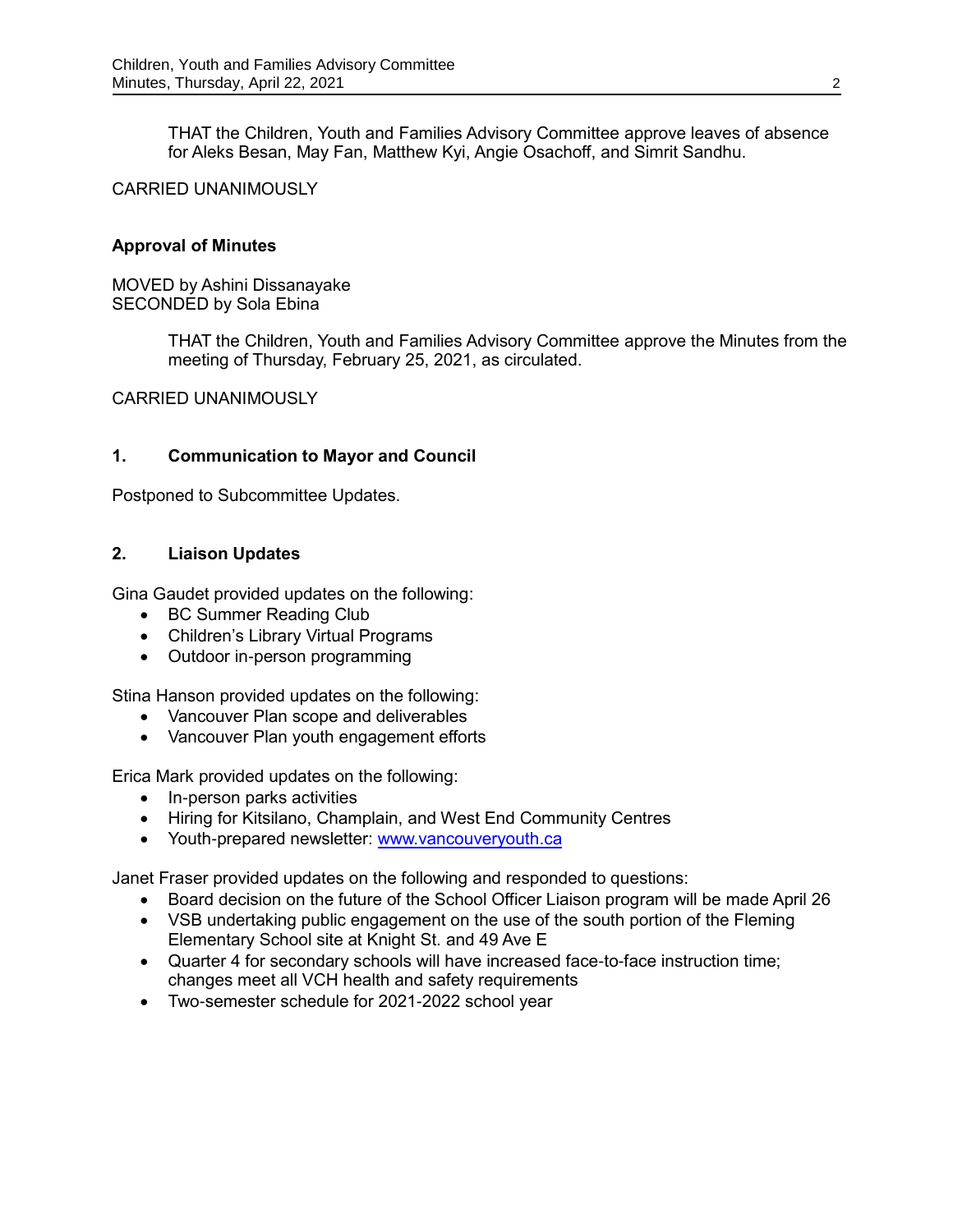## **3. Subcommittee Updates**

### **a) Mental Health Subcommittee**

Katherine Moore, Mental Health Subcommittee Lead, gave an update on the Child and Youth Mental Health Survey.

### **b) Housing Subcommittee**

MOVED by David Zhang SECONDED by Janice Douglas

> THAT the Children, Youth and Families Advisory Committee send a letter to Mayor and Council, identifying concerns regarding housing for Children, Youth and Families in Vancouver.

CARRIED UNANIMOUSLY

### **c) Engagement and Education Subcommittee**

Ashini Dissanayake provided an update on Subcommittee activities, noting that the incoming Committee may be able to work with the following groups to determine issues for the Committee to address:

- Vancouver School District Parent Advisory Council (DPAC)
- Vancouver District Students' Council (VDSC)

Ashini provided a link to a recent report by the DPAC on child and youth education, as well as a link to the Subcommittee's distribution list. Ashini also suggested that in the future, the Subcommittee could look into the ways extracurricular activities (arts, sports, clubs) have been affected by the COVID-19 pandemic.

## **d) Environmental Sustainability Subcommittee**

Maeve Downing and Mab Oloman provided an update on the Subcommittee, which identified the following issues for research and action over the course of the term:

- Climate change
- Single use plastics
- Plastic waste
- Loss of urban forest
- Noise pollution
- Light pollution

Mab suggested that this work be shared with incoming Committee members, to help with determining next steps.